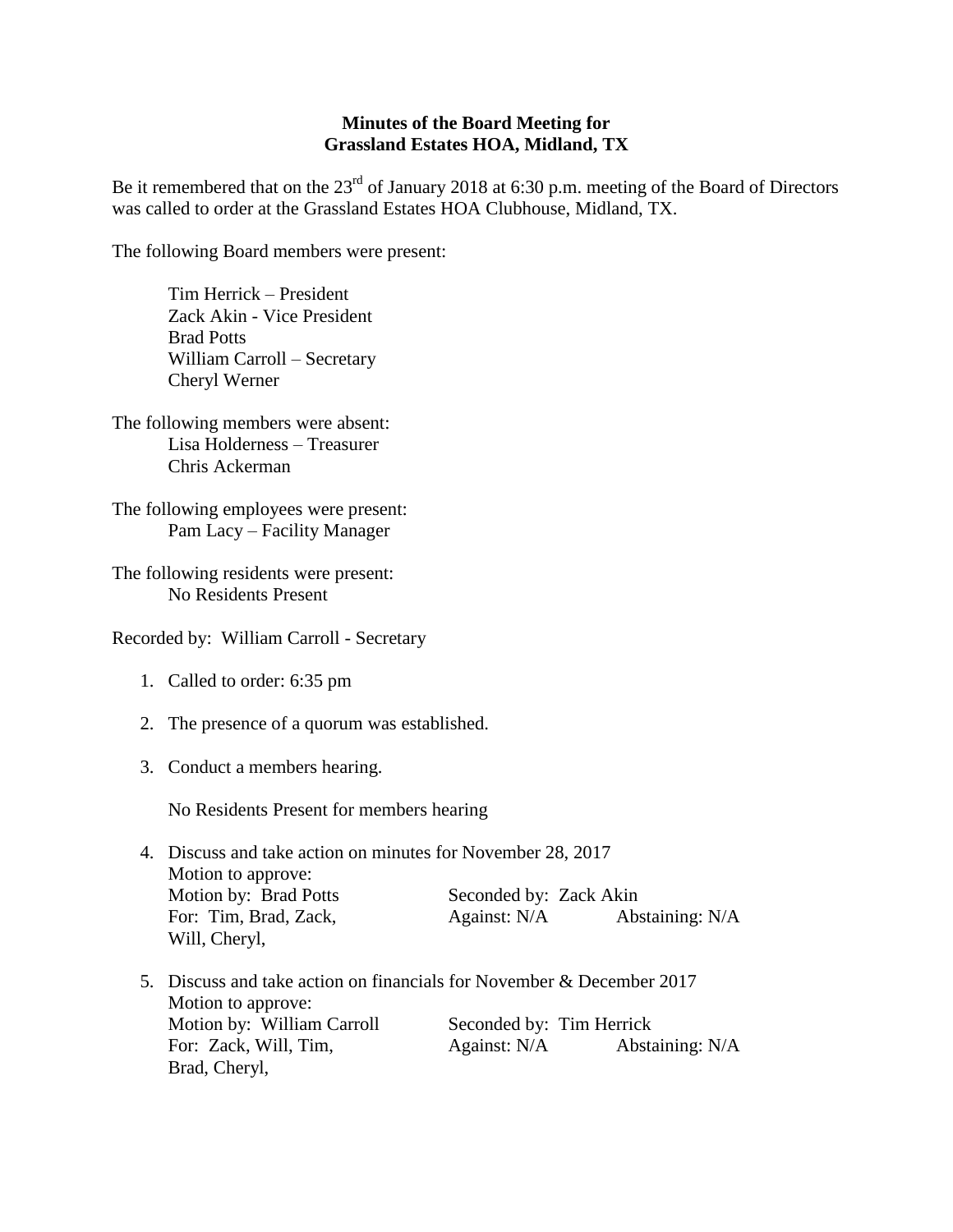6. Facility Manager report:

Clubhouse Parties for December: 8

7. Discuss and possible action on the pool, clubhouse, common areas and contractors.

Discussed Christmas light drawing. 387 resident's participated.

Getting quotes for splash pad in pool area on the existing volleyball court for review in future meetings.

Discussed options for remodeling pools.

Pam Lacy informed the board that the maintenance man quit and that she could replace him with Mr. Lacy. Board Approved.

Pam Lacy notified the board that she may need to hire maids on occasion to clean clubhouse after parties.

8. Discuss issues concerning violations contained in the Restrictions and Covenants.

Renters at Lot 3 Block 13 Section 9 Renters lease expires May 2018. Board will give owner (renters) until lease expires May 2018, without additional fines.

| Motion by: Tim Herrick | Seconded by: Brad Potts |                 |
|------------------------|-------------------------|-----------------|
| For: Tim, Will,        | Against: N/A            | Abstaining: N/A |
| Brad, Zack, Cheryl     |                         |                 |

9. Establish a Nominating Committee.

Zack Akin, Brad Potts, and William Carroll volunteered to serve on N

- 10. Did not go into Executive Session.
- 11. Discuss and consider action on future dates, times and matters to be agendized.

## Next Grassland Estates Board of Directors meeting will be held on **Tuesday, February 20th, 2018 at 6:30 p.m**

12. Motion to adjourn at 7:34 pm

| Motion by: Tim Herrick   | Seconded by: Brad Potts |             |
|--------------------------|-------------------------|-------------|
| For: Tim, Will, Chris    | Against:                | Abstaining: |
| Brad, Zack, Lisa, Cheryl |                         |             |